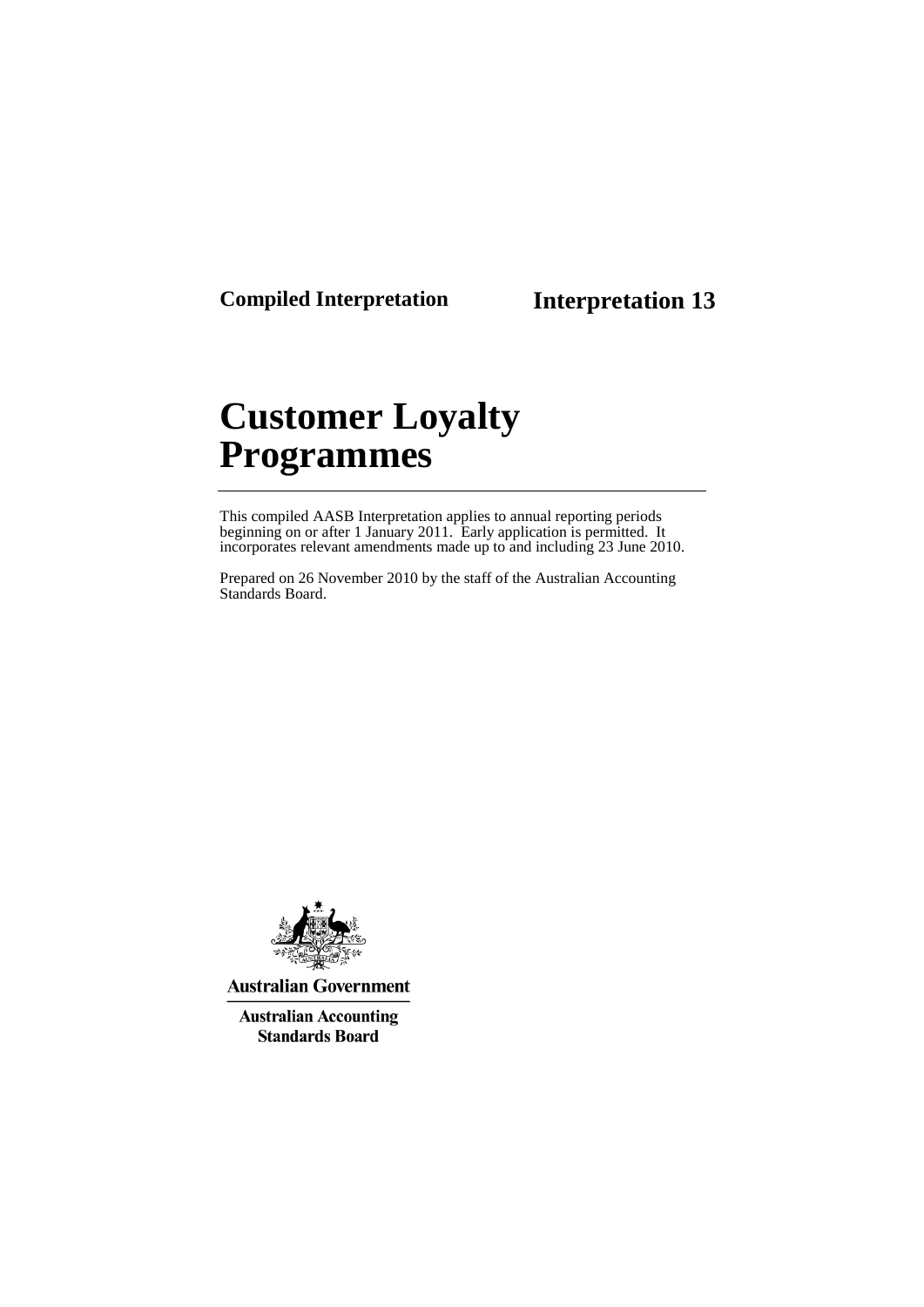## **Obtaining Copies of Interpretations**

Compiled versions of Interpretations, original Interpretations and amending pronouncements (see Compilation Details) are available on the AASB website: www.aasb.gov.au.

Printed copies of original Interpretations and amending pronouncements are available for purchase by contacting:

The Customer Service Officer Australian Accounting Standards Board Level 7 600 Bourke Street Melbourne Victoria AUSTRALIA

**Postal address:** PO Box 204 Collins Street West Victoria 8007 AUSTRALIA

Phone: (03) 9617 7637<br>Fax: (03) 9617 7608 Fax: (03) 9617 7608<br>E-mail: publications@a publications@aasb.gov.au Website: www.aasb.gov.au

## **Other Enquiries**

Phone: (03) 9617 7600 Fax: (03) 9617 7608 E-mail: standard@aasb.gov.au

#### COPYRIGHT

© 2010 Commonwealth of Australia

This compiled AASB Interpretation contains IFRS Foundation copyright material. Reproduction within Australia in unaltered form (retaining this notice) is permitted for personal and non-commercial use subject to the inclusion of an acknowledgment of the source. Requests and enquiries concerning reproduction and rights for commercial purposes within Australia should be addressed to The Director of Finance and Administration, Australian Accounting Standards Board, PO Box 204, Collins Street West, Victoria 8007.

All existing rights in this material are reserved outside Australia. Reproduction outside Australia in unaltered form (retaining this notice) is permitted for personal and non-commercial use only. Further information and requests for authorisation to reproduce for commercial purposes outside Australia should be addressed to the IFRS Foundation at www.ifrs.org.

**Interpretation 13-compiled** 2 **COPYRIGHT**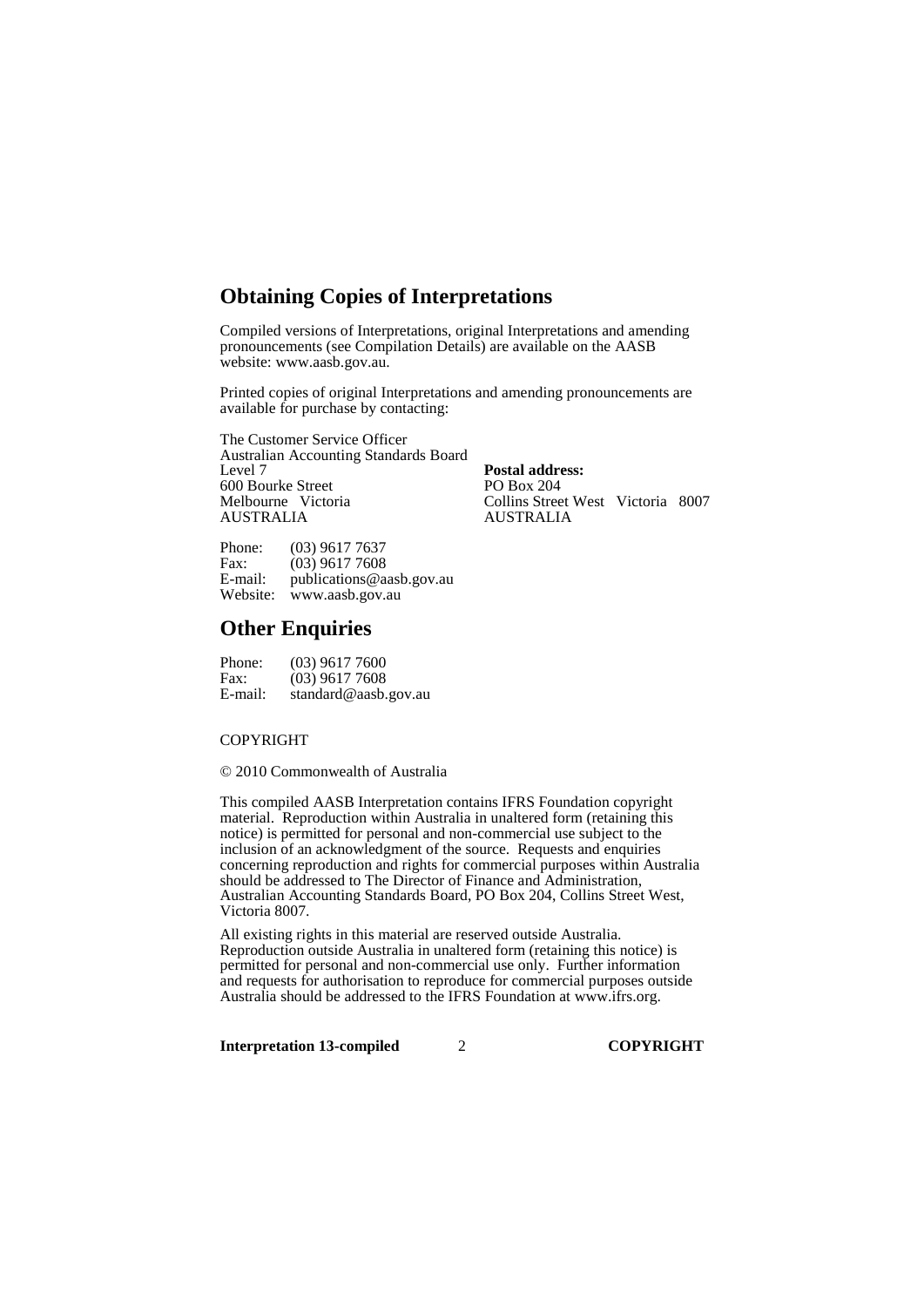## **CONTENTS**

#### COMPILATION DETAILS

#### COMPARISON WITH IFRIC 13

#### **AASB INTERPRETATION 13** *CUSTOMER LOYALTY PROGRAMMES*

| References                               |                   |
|------------------------------------------|-------------------|
| Background                               | $1 - 2$           |
| Scope                                    | 3                 |
| <i>Issues</i>                            | 4                 |
| Consensus                                | $5 - 9$           |
| Application                              | $Ans9.1 - Aus9.4$ |
| <b>Effective Date</b>                    | 10A               |
| Transition                               | 11                |
| <b>APPENDIX</b>                          |                   |
| <b>Application Guidance</b>              | $AG1 - AG3$       |
| <b>ILLUSTRATIVE EXAMPLES</b>             | $IE1 - IE10$      |
| <b>BASIS FOR CONCLUSIONS ON IFRIC 13</b> | Page 14           |
| DELETED IFRIC 13 TEXT                    | Page 22           |

AASB Interpretation 13 *Customer Loyalty Programmes* (as amended) is set out in paragraphs 1 – 11 and the Appendix. Interpretations are listed in Australian Accounting Standard AASB 1048 *Interpretation of Standards*. In the absence of explicit guidance, AASB 108 *Accounting Policies, Changes in Accounting Estimates and Errors* provides a basis for selecting and applying accounting policies.

**Interpretation 13-compiled** 3 **CONTENTS**

*Paragraphs*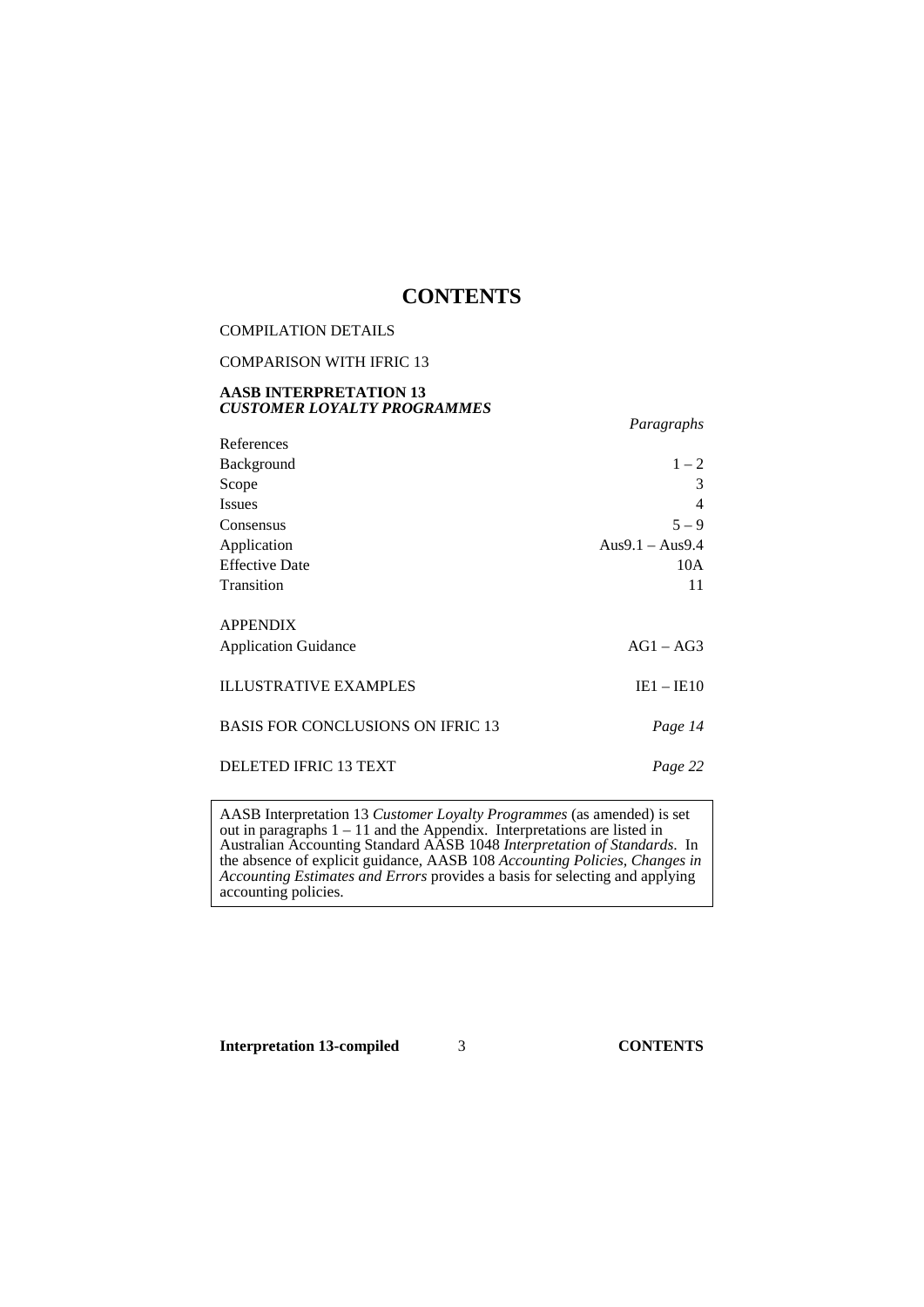## **COMPILATION DETAILS**

## **AASB Interpretation 13 as amended**

This compiled Interpretation applies to annual reporting periods beginning on or after 1 January 2011. It takes into account amendments up to and including 23 June 2010 and was prepared on 26 November 2010 by the staff of the Australian Accounting Standards Board (AASB).

This compilation is not a separate Interpretation issued by the AASB. Instead, it is a representation of Interpretation 13 (August 2007) as amended by other pronouncements, which are listed in the Table below.

#### **Table of Pronouncements**

| <b>Pronouncement</b>   Month | issued   | <b>Application date</b><br>(annual reporting periods<br>$\ldots$ on or after $\ldots$ ) | Application,<br>saving or<br>transitional<br>provisions |
|------------------------------|----------|-----------------------------------------------------------------------------------------|---------------------------------------------------------|
| Interpretation 13   Aug 2007 |          | (beginning) 1 Jul 2008                                                                  | see (a) below                                           |
| AASB 2007-8                  | Sep 2007 | (beginning) 1 Jan 2009                                                                  | see (b) below                                           |
| AASB 2010-4                  | Jun 2010 | (beginning) 1 Jan 2011                                                                  | see (c) below                                           |

(a) Entities may elect to apply this Interpretation to annual reporting periods beginning on or after 1 January 2005 but before 1 July 2008.

### **Table of Amendments**

| Paragraph affected     | <b>How affected</b> | By  [paragraph]    |
|------------------------|---------------------|--------------------|
| Aus $9.1$              | amended             | AASB 2007-8 [7, 8] |
| Aus $9.4$              | amended             | AASB 2007-8 [8]    |
| 10 (preceding heading) | amended             | AASB 2010-4 [13]   |
| 10A                    | added               | AASB 2010-4 [14]   |
| AG2                    | amended             | AASB 2010-4 [15]   |
| IE1                    | amended             | AASB 2010-4 [16]   |

**Interpretation 13-compiled** 4 **COMPILATION DETAILS**

<sup>(</sup>b) Entities may elect to apply this Standard to annual reporting periods beginning on or after 1 January 2005 but before 1 January 2009, provided that AASB 101 *Presentation of Financial Statements* (September 2007) is also applied to such periods.

<sup>(</sup>c) Entities may elect to apply this Standard to annual reporting periods beginning on or after 1 January 2005 but before 1 January 2011.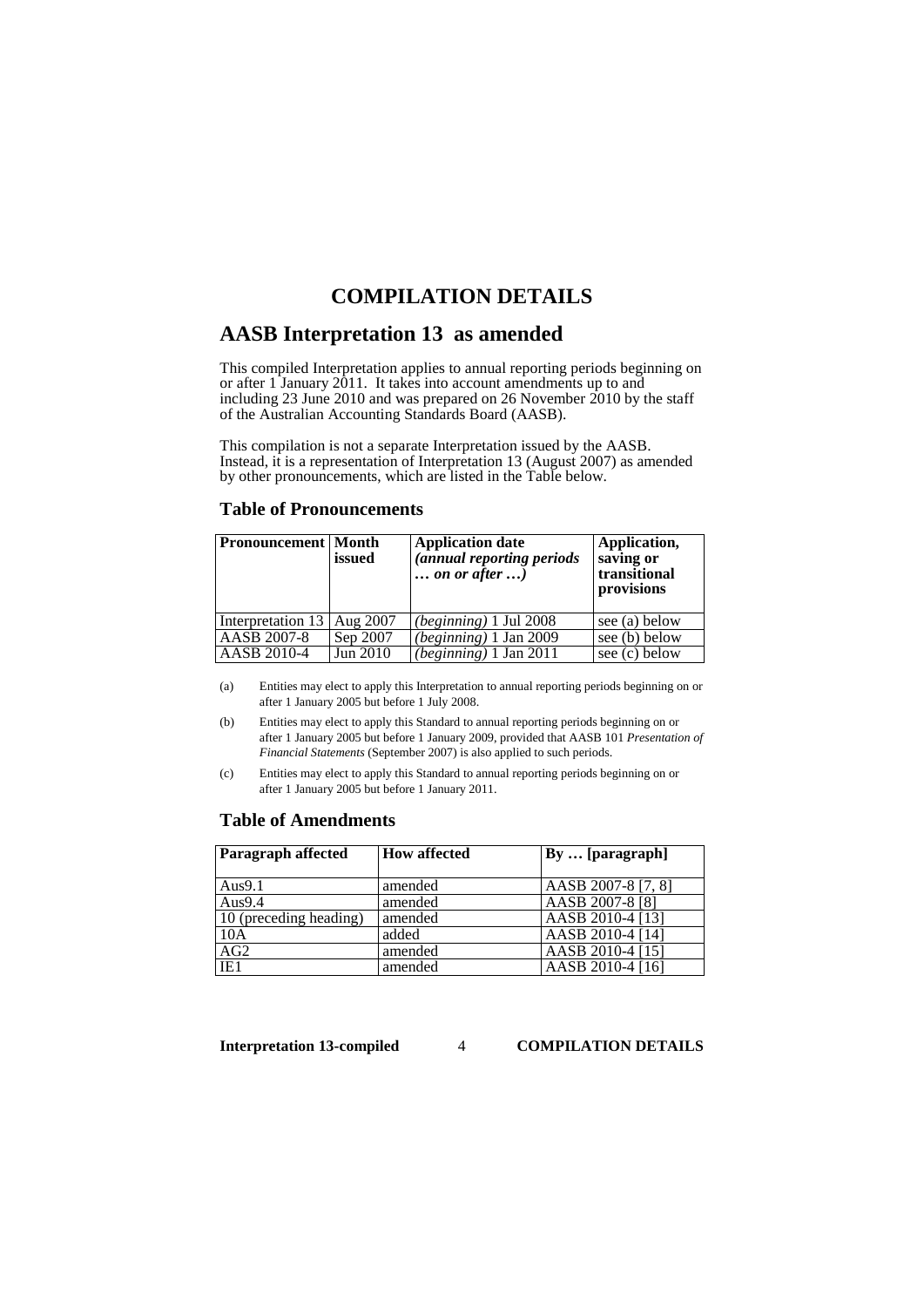## **COMPARISON WITH IFRIC 13**

AASB Interpretation 13 *Customer Loyalty Programmes* as amended incorporates International Financial Reporting Interpretations Committee Interpretation IFRIC 13 *Customer Loyalty Programmes* as issued and amended by the International Accounting Standards Board (IASB). Paragraphs that have been added to this Interpretation (and do not appear in the text of IFRIC 13) are identified with the prefix "Aus", followed by the number of the preceding IFRIC paragraph and decimal numbering.

Entities that comply with AASB Interpretation 13 as amended will simultaneously be in compliance with IFRIC 13 as amended.

**Interpretation 13-compiled** 5 **COMPARISON**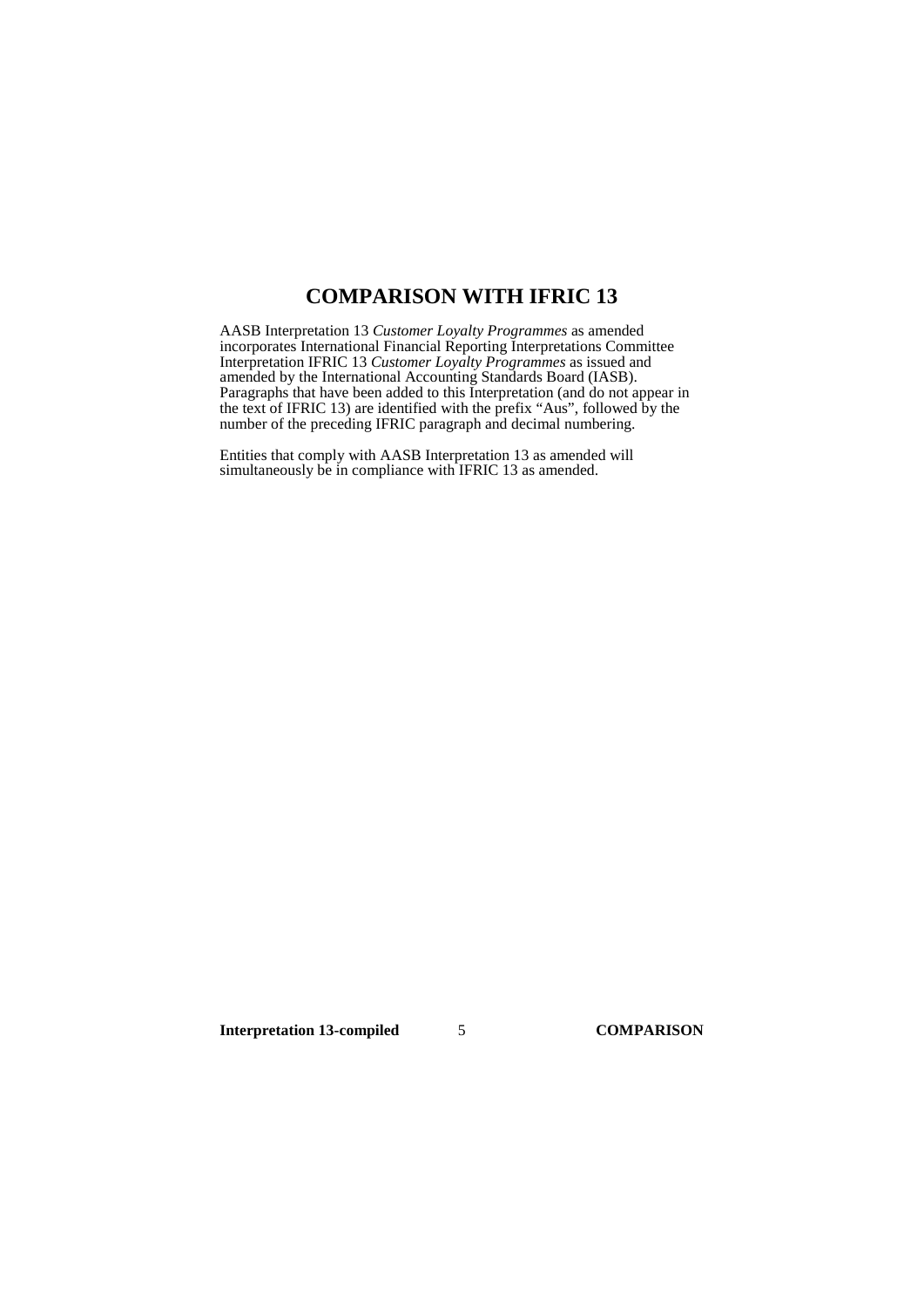## **INTERPRETATION 13**

AASB Interpretation 13 was issued in August 2007*.*

This compiled version of Interpretation 13 applies to annual reporting periods beginning on or after 1 January 2011. It incorporates relevant amendments contained in other AASB pronouncements up to and including 23 June 2010 (see Compilation Details).

## **AUSTRALIAN ACCOUNTING STANDARDS BOARD**

## **INTERPRETATION 13**

## *CUSTOMER LOYALTY PROGRAMMES*

## **References**

Accounting Standard AASB 108 *Accounting Policies, Changes in Accounting Estimates and Errors*

Accounting Standard AASB 118 *Revenue*

Accounting Standard AASB 137 *Provisions, Contingent Liabilities and Contingent Assets*

## **Background**

- 1 Customer loyalty programmes are used by entities to provide customers with incentives to buy their goods or services. If a customer buys goods or services, the entity grants the customer award credits (often described as 'points'). The customer can redeem the award credits for awards such as free or discounted goods or services.
- 2 The programmes operate in a variety of ways. Customers may be required to accumulate a specified minimum number or value of award credits before they are able to redeem them. Award credits may be linked to individual purchases or groups of purchases, or to continued custom over a specified period. The entity may operate the customer loyalty programme itself or participate in a programme operated by a third party. The awards offered may include goods or services

**Interpretation 13-compiled** 6 **INTERPRETATION**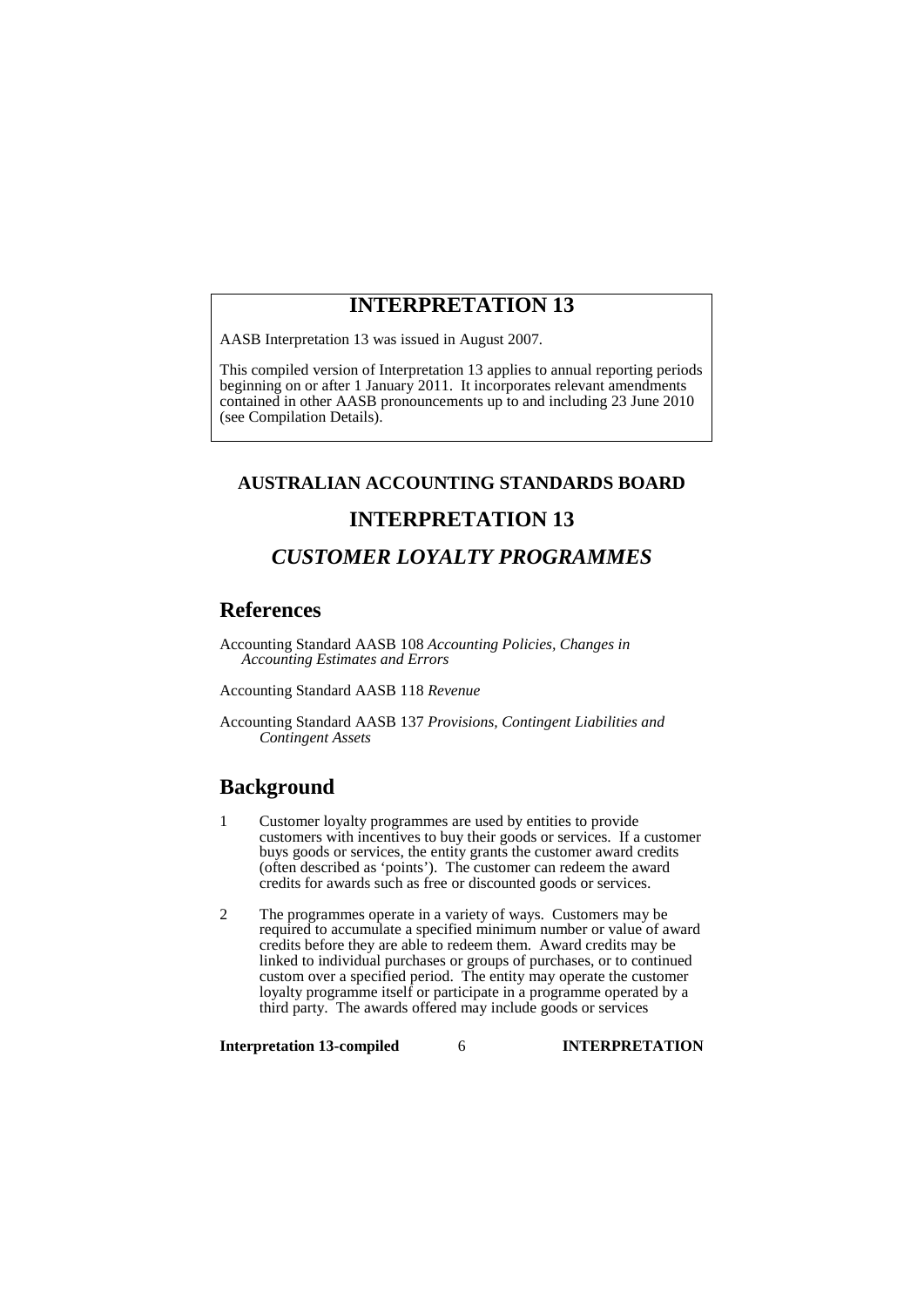supplied by the entity itself and/or rights to claim goods or services from a third party.

#### **Scope**

- 3 This Interpretation applies to customer loyalty award credits that:
	- (a) an entity grants to its customers as part of a sales transaction, i.e. a sale of goods, rendering of services or use by a customer of entity assets; and
	- (b) subject to meeting any further qualifying conditions, the customers can redeem in the future for free or discounted goods or services.

The Interpretation addresses accounting by the entity that grants award credits to its customers.

#### **Issues**

- 4 The issues addressed in this Interpretation are:
	- (a) whether the entity's obligation to provide free or discounted goods or services ('awards') in the future should be recognised and measured by:
		- (i) allocating some of the consideration received or receivable from the sales transaction to the award credits and deferring the recognition of revenue (applying paragraph 13 of Accounting Standard AASB 118 *Revenue*); or
		- (ii) providing for the estimated future costs of supplying the awards (applying paragraph 19 of AASB 118); and
	- (b) if consideration is allocated to the award credits:
		- (i) how much should be allocated to them;
		- (ii) when revenue should be recognised; and
		- (iii) if a third party supplies the awards, how revenue should be measured.

**Interpretation 13-compiled** 7 **INTERPRETATION**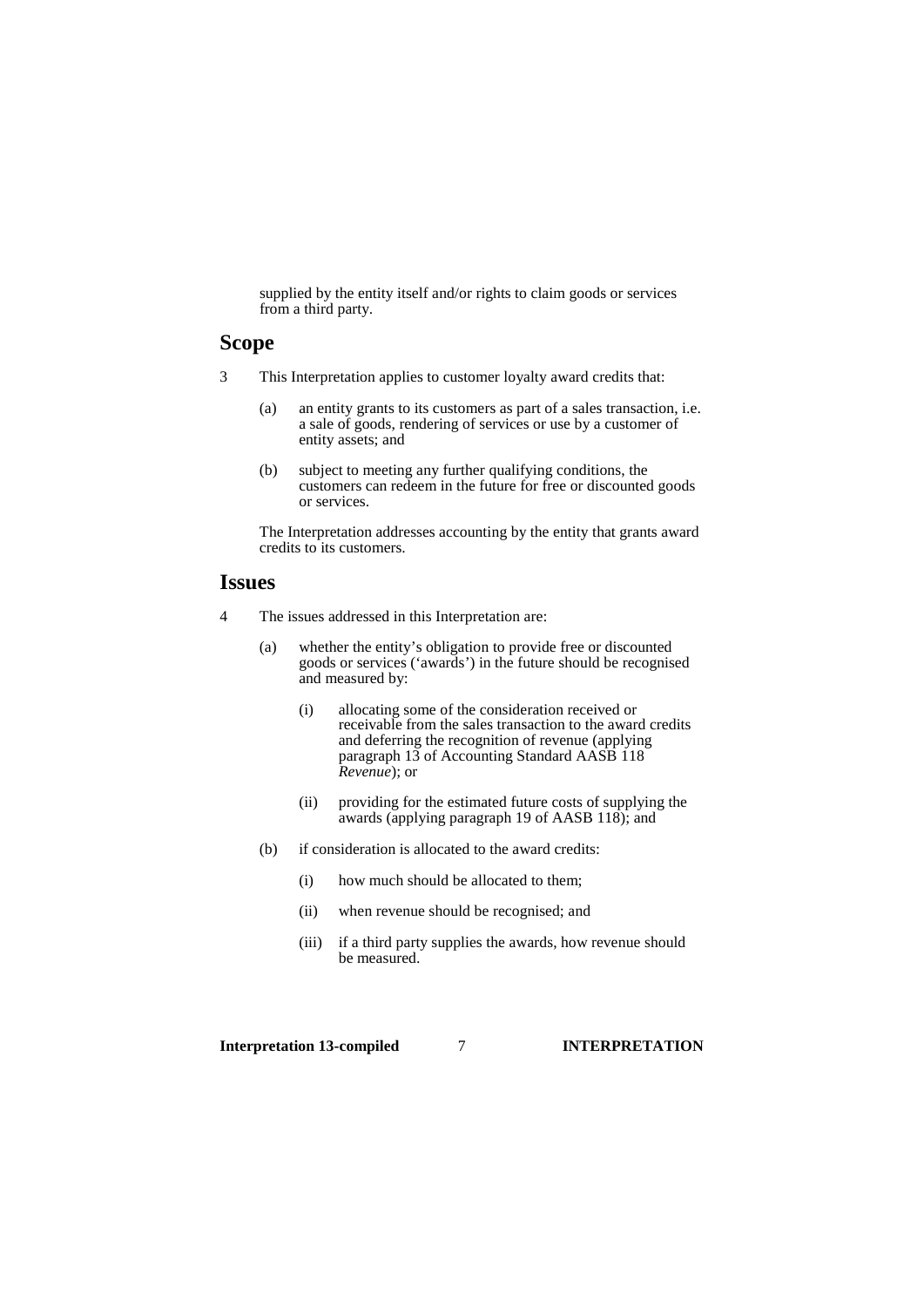## **Consensus**

- 5 An entity shall apply paragraph 13 of AASB 118 and account for award credits as a separately identifiable component of the sales transaction(s) in which they are granted (the 'initial sale'). The fair value of the consideration received or receivable in respect of the initial sale shall be allocated between the award credits and the other components of the sale.
- 6 The consideration allocated to the award credits shall be measured by reference to their fair value, i.e. the amount for which the award credits could be sold separately.
- 7 If the entity supplies the awards itself, it shall recognise the consideration allocated to award credits as revenue when award credits are redeemed and it fulfils its obligations to supply awards. The amount of revenue recognised shall be based on the number of award credits that have been redeemed in exchange for awards, relative to the total number expected to be redeemed.
- 8 If a third party supplies the awards, the entity shall assess whether it is collecting the consideration allocated to the award credits on its own account (i.e. as the principal in the transaction) or on behalf of the third party (i.e. as an agent for the third party).
	- (a) If the entity is collecting the consideration on behalf of the third party, it shall:
		- (i) measure its revenue as the net amount retained on its own account, i.e. the difference between the consideration allocated to the award credits and the amount payable to the third party for supplying the awards; and
		- (ii) recognise this net amount as revenue when the third party becomes obliged to supply the awards and entitled to receive consideration for doing so. These events may occur as soon as the award credits are granted. Alternatively, if the customer can choose to claim awards from either the entity or a third party, these events may occur only when the customer chooses to claim awards from the third party.
	- (b) If the entity is collecting the consideration on its own account, it shall measure its revenue as the gross consideration allocated to the award credits and recognise the revenue when it fulfils its obligations in respect of the awards.

**Interpretation 13-compiled** 8 **INTERPRETATION**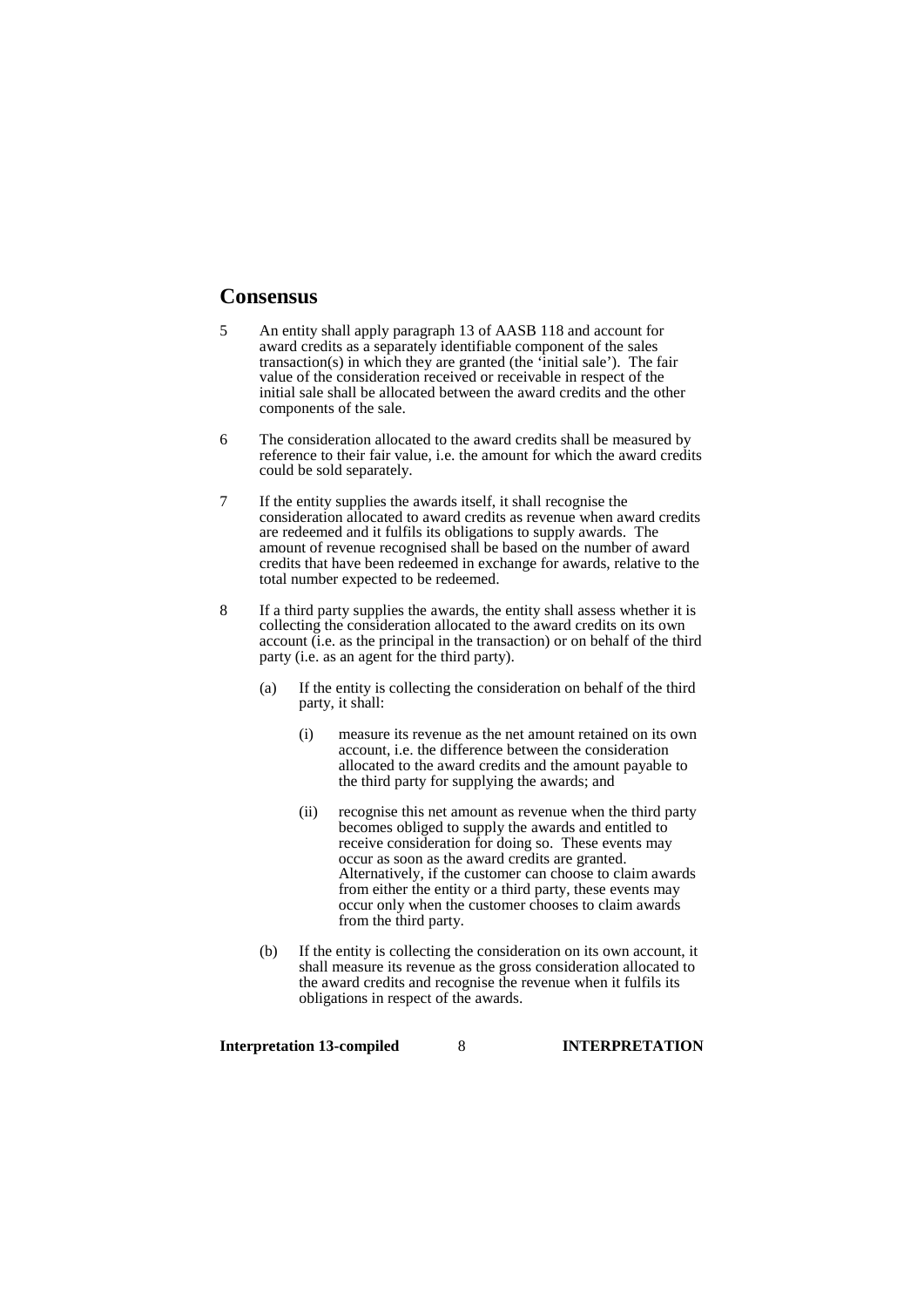9 If at any time the unavoidable costs of meeting the obligations to supply the awards are expected to exceed the consideration received and receivable for them (i.e. the consideration allocated to the award credits at the time of the initial sale that has not yet been recognised as revenue plus any further consideration receivable when the customer redeems the award credits), the entity has onerous contracts. A liability shall be recognised for the excess in accordance with AASB 137 *Provisions, Contingent Liabilities and Contingent Assets*. The need to recognise such a liability could arise if the expected costs of supplying awards increase, for example if the entity revises its expectations about the number of award credits that will be redeemed.

### **Application**

Aus9.1 This Interpretation applies to:

- (a) each entity that is required to prepare financial reports in accordance with Part 2M.3 of the *Corporations Act 2001* and that is a reporting entity;
- (b) general purpose financial statements of each other reporting entity; and
- (c) financial statements that are, or are held out to be, general purpose financial statements.
- Aus9.2 This Interpretation applies to annual reporting periods beginning on or after 1 July 2008. [Note: For application dates of paragraphs changed or added by an amending pronouncement, see Compilation Details.]
- Aus9.3 This Interpretation may be applied to annual reporting periods beginning on or after 1 January 2005 but before 1 July 2008. If an entity applies this Interpretation to such an annual reporting period, it shall disclose that fact.
- Aus9.4 The requirements specified in this Interpretation apply to the financial statements where information resulting from their application is material in accordance with AASB 1031 *Materiality*.

### **Effective Date**

10 [Deleted by the AASB]

**Interpretation 13-compiled** 9 **INTERPRETATION**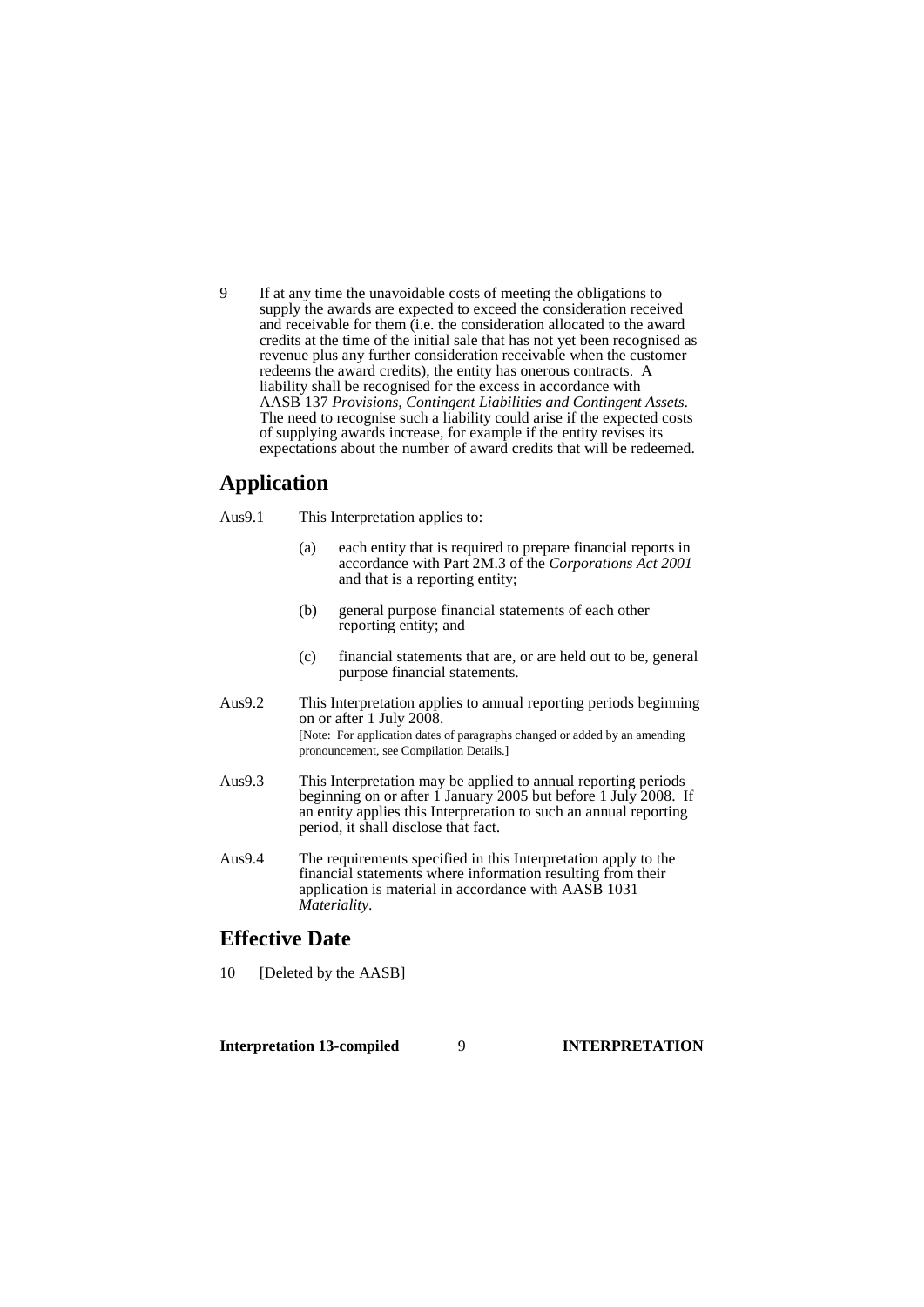10A Paragraph AG2 was amended by AASB 2010-4 *Further Amendments to Australian Accounting Standards arising from the Annual Improvements Project* issued in June 2010. An entity shall apply that amendment for annual reporting periods beginning on or after 1 January 2011. Earlier application is permitted. If an entity applies the amendment for an earlier period it shall disclose that fact.

## **Transition**

11 Changes in accounting policy shall be accounted for in accordance with AASB 108 *Accounting Policies, Changes in Accounting Estimates and Errors*.

**Interpretation 13-compiled** 10 **INTERPRETATION**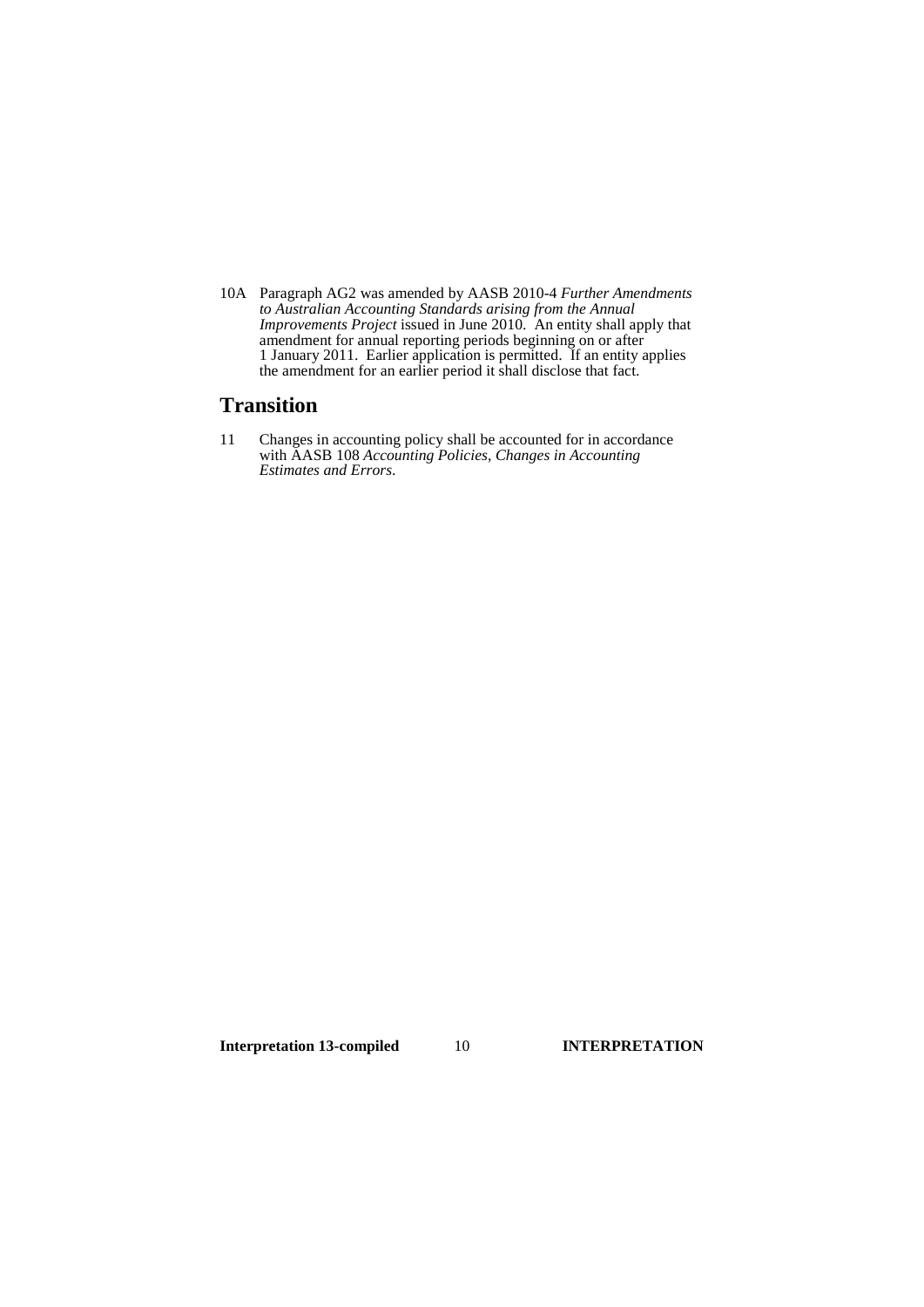## **APPENDIX — APPLICATION GUIDANCE**

*This appendix is an integral part of AASB Interpretation 13.*

## **Measuring the Fair Value of Award Credits**

- AG1 Paragraph 6 of the consensus requires the consideration allocated to award credits to be measured by reference to their fair value, i.e. the amount for which the award credits could be sold separately. If the fair value is not directly observable, it must be estimated.
- AG2 An entity may estimate the fair value of award credits by reference to the fair value of the awards for which they could be redeemed. The fair value of the award credits takes into account, as appropriate:
	- (a) the amount of the discounts or incentives that would otherwise be offered to customers who have not earned award credits from an initial sale; and
	- (b) the proportion of award credits that are not expected to be redeemed by customers.

If customers can choose from a range of different awards, the fair value of the award credits will reflect the fair values of the range of available awards, weighted in proportion to the frequency with which each award is expected to be selected.

AG3 In some circumstances, other estimation techniques may be available. For example, if a third party will supply the awards and the entity pays the third party for each award credit it grants, it could estimate the fair value of the award credits by reference to the amount it pays the third party, adding a reasonable profit margin. Judgement is required to select and apply the estimation technique that satisfies the requirements of paragraph 6 of the consensus and is most appropriate in the circumstances.

**Interpretation 13-compiled** 11 **APPENDIX**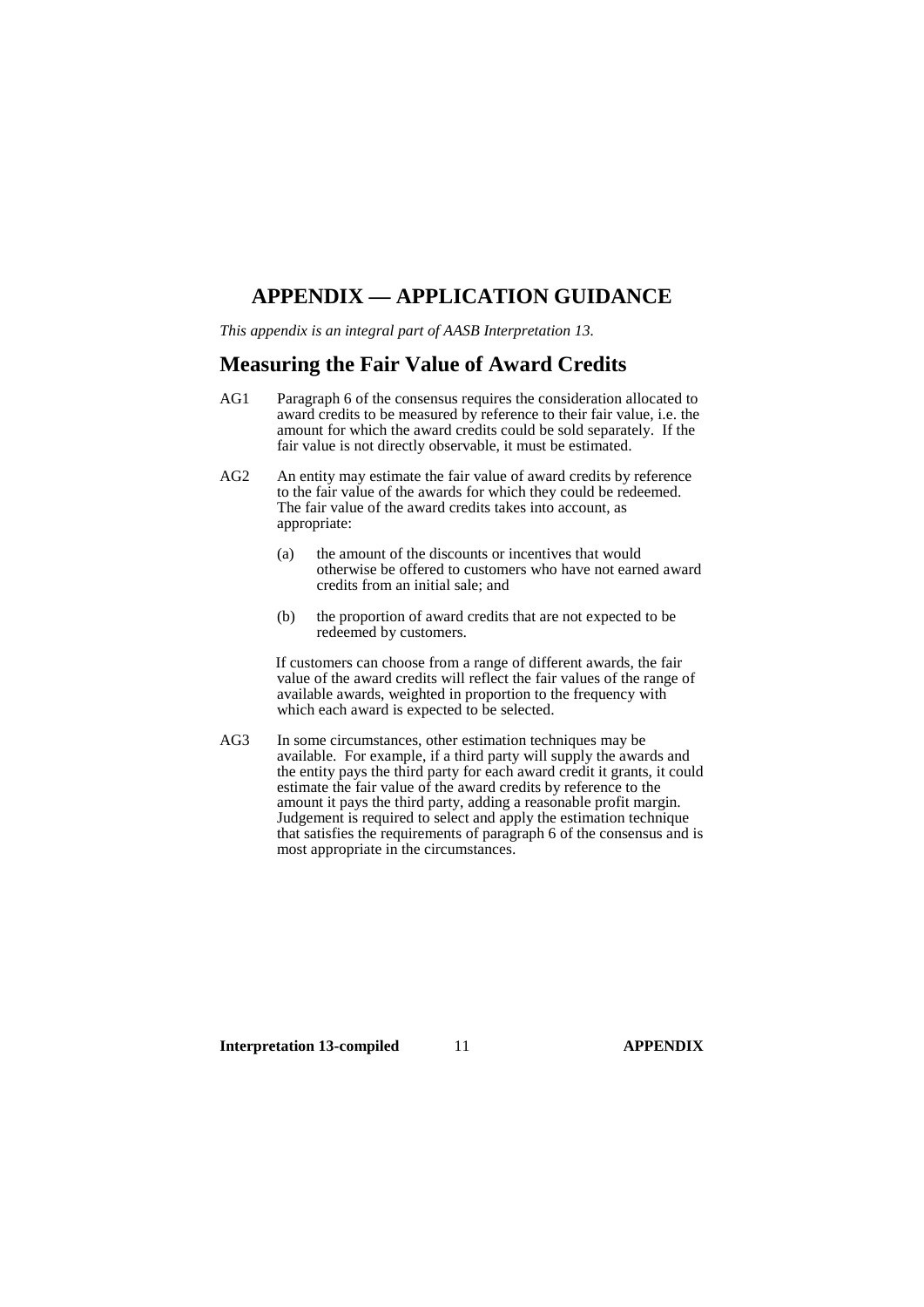## **ILLUSTRATIVE EXAMPLES**

*These examples accompany, but are not part of, AASB Interpretation 13.*

## **Example 1 — Awards supplied by the entity**

IE1 A grocery retailer operates a customer loyalty programme. It grants programme members loyalty points when they spend a specified amount on groceries. Programme members can redeem the points for further groceries. The points have no expiry date. In one period, the entity grants 100 points. Management estimates the fair value of groceries for which each loyalty point can be redeemed as 1.25 currency units (CU1.25). This amount takes into account an estimate of the discount that management expects would otherwise be offered to customers who have not earned award credits from an initial sale. In addition, management expects only 80 of these points to be redeemed. Therefore, the fair value of each point is CU1, being the value of each loyalty point granted of CU1.25 reduced to take into account points not expected to be redeemed ((80 points / 100 points)  $\times$  CU1.25 = CU1). Accordingly, management defers recognition of revenue of CU100.

#### **Year 1**

IE2 At the end of the first year, 40 of the points have been redeemed in exchange for groceries, i.e. half of those expected to be redeemed. The entity recognises revenue of (40 points /  $80^*$  $80^*$  points)  $\times$  CU100 = CU50.

#### **Year 2**

- IE3 In the second year, management revises its expectations. It now expects 90 points to be redeemed altogether.
- IE4 During the second year, 41 points are redeemed, bringing the total number redeemed to  $40^{\dagger} + 41 = 81$  points. The cumulative revenue that the entity recognises is (81 points /  $90^{\frac{1}{4}}$  points)  $\times$  CU100 = CU90. The entity has recognised revenue of CU50 in the first year, so it recognises CU40 in the second year.

#### **Year 3**

IE5 In the third year, a further nine points are redeemed, taking the total number of points redeemed to  $81 + 9 = 90$ . Management continues to

**Interpretation 13-compiled** 12 **EXAMPLES**

 <sup>\*</sup> total number of points expected to be redeemed † number of points redeemed in year 1

<span id="page-11-2"></span><span id="page-11-1"></span><span id="page-11-0"></span>

<sup>‡</sup> revised estimate of total number of points expected to be redeemed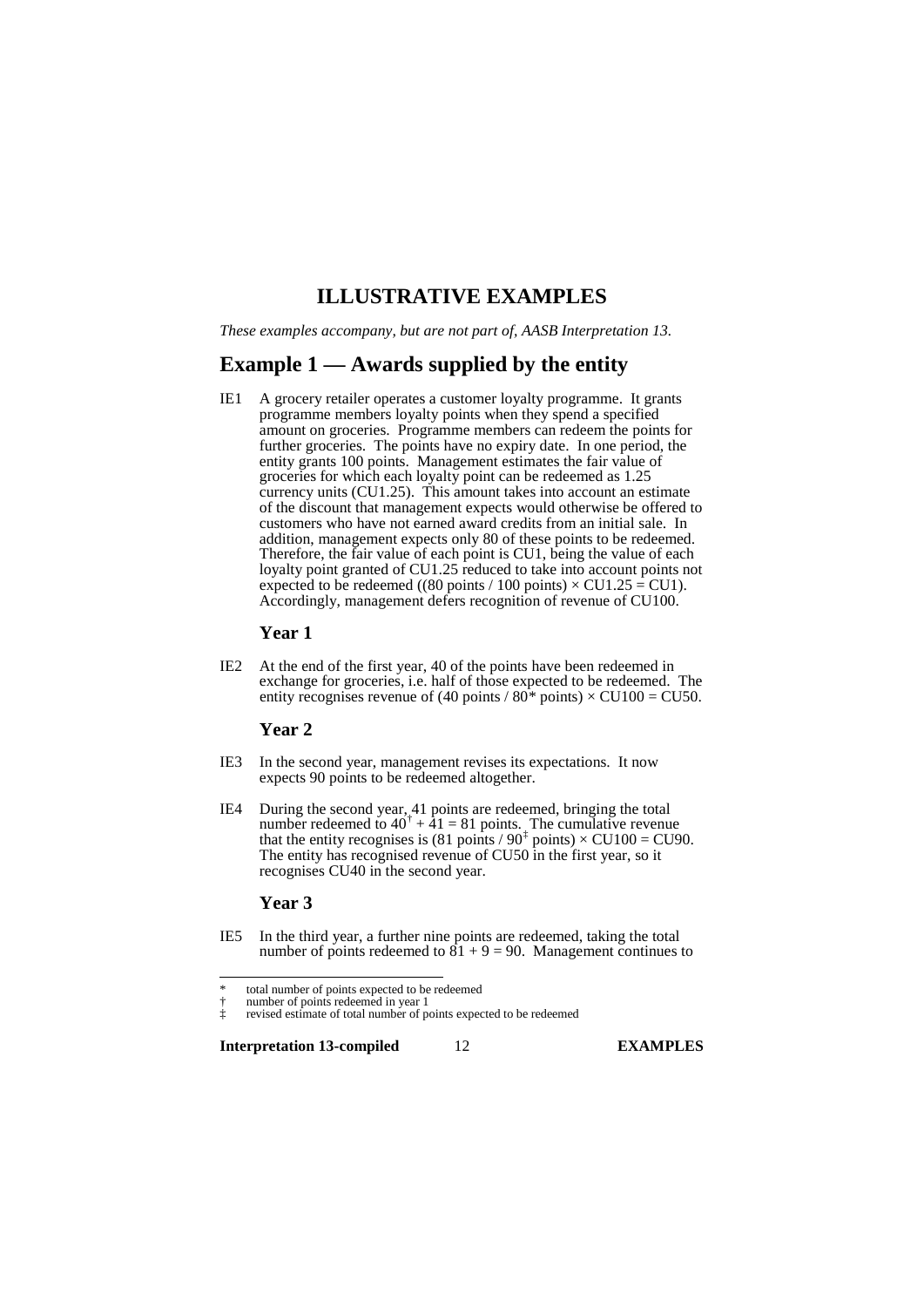expect that only 90 points will ever be redeemed, i.e. that no more points will be redeemed after the third year. So the cumulative revenue to date is (90 points / 90<sup>[\\*](#page-12-0)</sup> points)  $\times$  CU100 = CU100. The entity has already recognised CU90 of revenue (CU50 in the first year and CU40 in the second year). So it recognises the remaining CU10 in the third year. All of the revenue initially deferred has now been recognised.

## **Example 2 — Awards supplied by a third party**

- IE6 A retailer of electrical goods participates in a customer loyalty programme operated by an airline. It grants programme members one air travel point with each CU1 they spend on electrical goods. Programme members can redeem the points for air travel with the airline, subject to availability. The retailer pays the airline CU0.009 for each point.
- IE7 In one period, the retailer sells electrical goods for consideration totalling CU1 million. It grants 1 million points.

#### **Allocation of consideration to travel points**

IE8 The retailer estimates that the fair value of a point is CU0.01. It allocates to the points 1 million  $\times$  CU0.01 = CU10,000 of the consideration it has received from the sales of its electrical goods.

#### **Revenue recognition**

IE9 Having granted the points, the retailer has fulfilled its obligations to the customer. The airline is obliged to supply the awards and entitled to receive consideration for doing so. Therefore the retailer recognises revenue from the points when it sells the electrical goods.

#### **Revenue measurement**

IE10 If the retailer has collected the consideration allocated to the points on its own account, it measures its revenue as the gross CU10,000 allocated to them. It separately recognises the CU9,000 paid or payable to the airline as an expense. If the retailer has collected the consideration on behalf of the airline, i.e. as an agent for the airline, it measures its revenue as the net amount it retains on its own account. This amount of revenue is the difference between the CU10,000 consideration allocated to the points and the CU9,000 passed on to the airline.

**Interpretation 13-compiled** 13 **EXAMPLES** 

<span id="page-12-0"></span>total number of points still expected to be redeemed.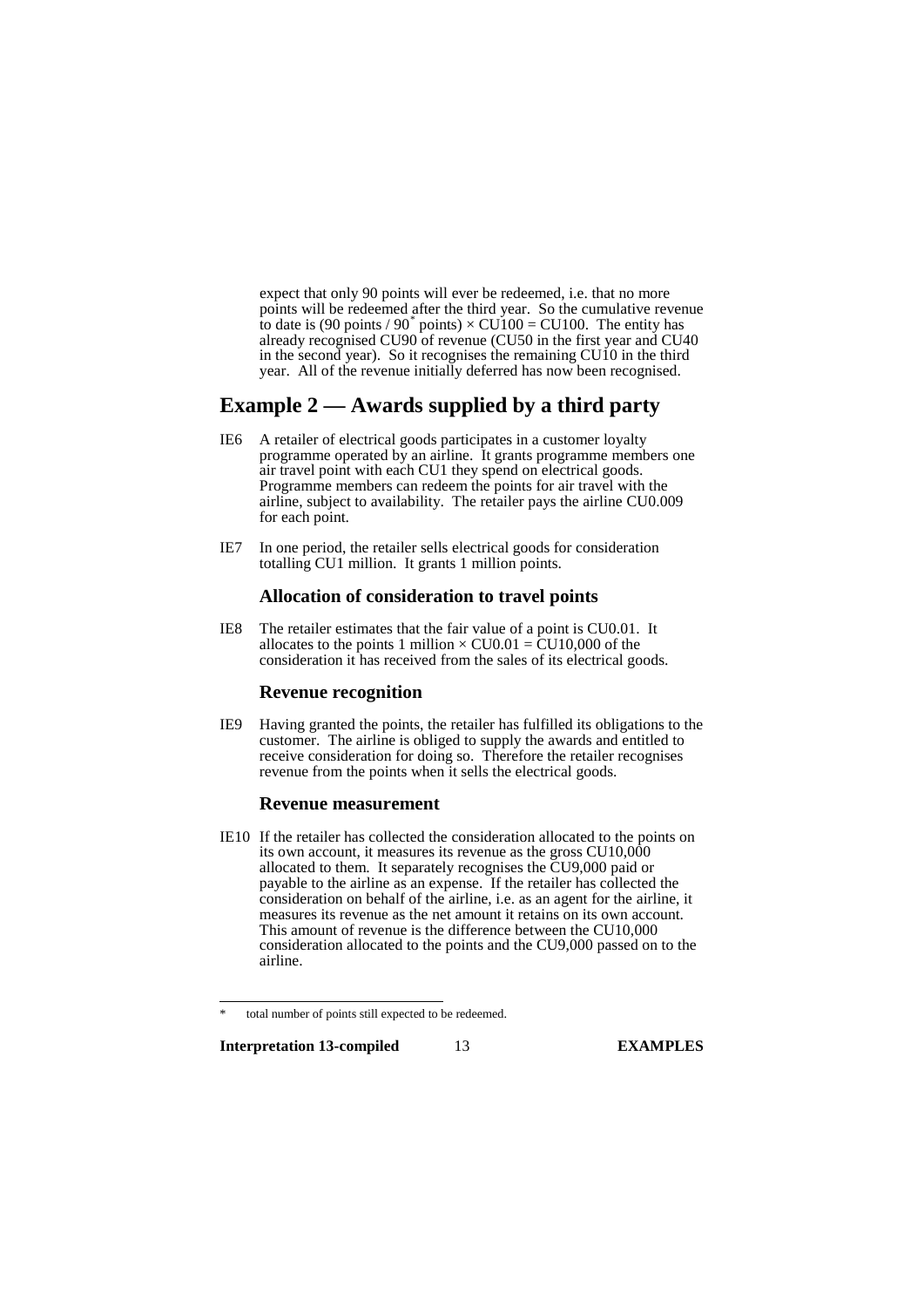## **BASIS FOR CONCLUSIONS ON IFRIC INTERPRETATION 13**

*This IFRIC Basis for Conclusions accompanies, but is not part of, AASB Interpretation 13. An IFRIC Basis for Conclusions may be amended to reflect the requirements of the AASB Interpretation and AASB Accounting Standards where they differ from the corresponding International pronouncements*.

BC1 This Basis for Conclusions summarises the IFRIC's considerations in reaching its consensus. Individual IFRIC members gave greater weight to some factors than to others.

### **Scope**

- BC2 Customer loyalty programmes are widespread, being used by businesses as diverse as supermarkets, airlines, telecommunications operators, hotels and credit card providers. IFRSs lack specific guidance on how entities should account for the awards offered to customers in these programmes. As a result, practices have diverged.
- BC3 The main area of diversity concerns award credits that entities grant to their customers as part of a sales transaction, and that the customers can redeem in the future for free or discounted goods or services. The Interpretation applies to such award credits.
- BC4 In some sales transactions, the entity receives consideration from an intermediate party, rather than directly from the customer to whom it grants the award credits. For example, credit card providers may provide services and grant award credits to credit card holders but receive consideration for doing so from vendors accepting payment by credit card. Such transactions are within the scope of the Interpretation and the wording of the consensus has been drafted to accommodate them.

#### **Issues**

- BC5 Different views have emerged about how the entity granting award credits should recognise and measure its obligation to provide free or discounted goods or services if and when customers redeem award credits.
- BC6 One view is that the obligation should be recognised as an expense at the time of the initial sale and be measured by reference to the amount required to settle it, in accordance with IAS 37 *Provisions, Contingent*

**Interpretation 13-compiled** 14 **BASIS FOR CONCLUSIONS**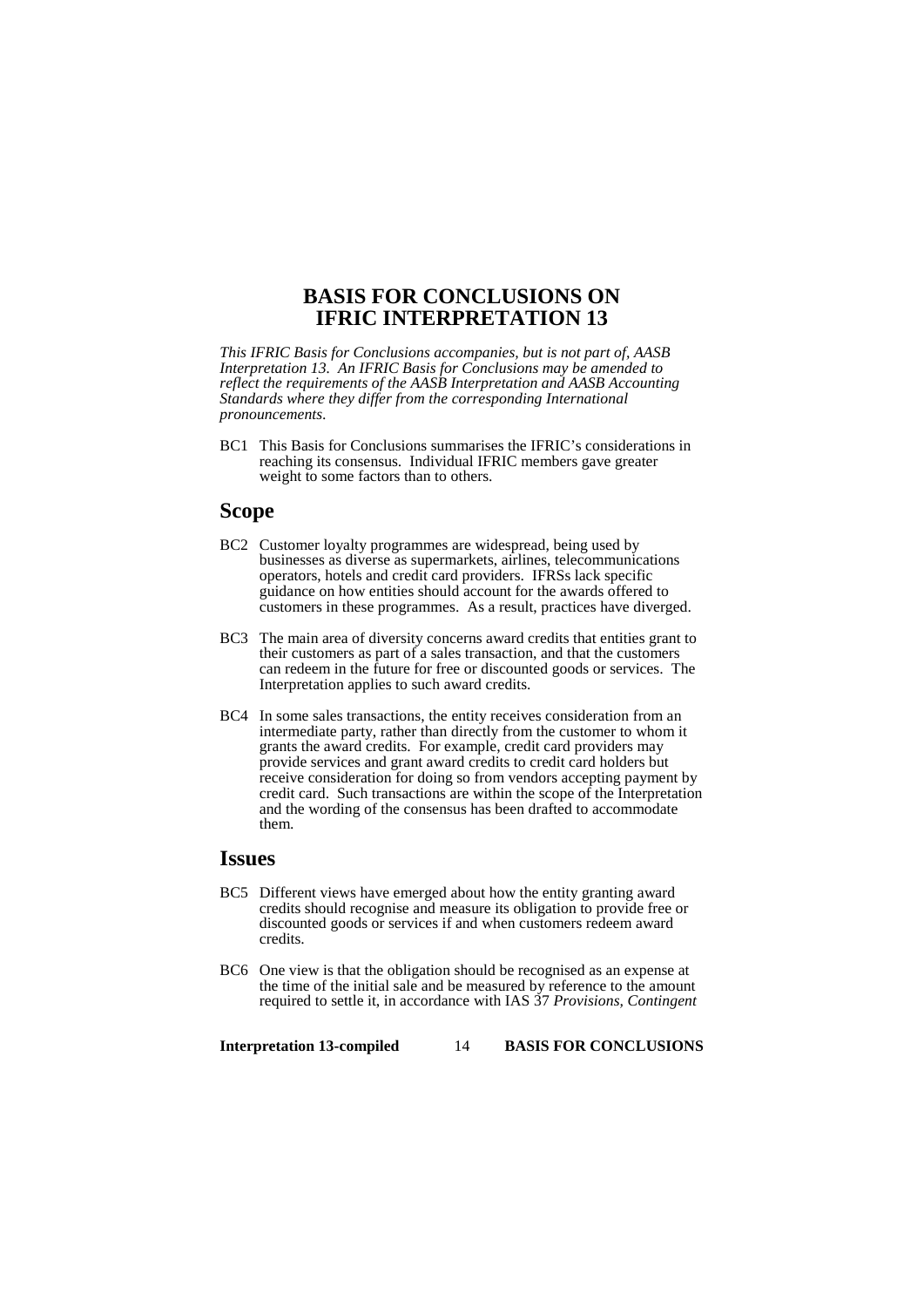*Liabilities and Contingent Assets*. In support of this view, it is argued that:

- (a) customer loyalty programmes are marketing tools designed to enhance sales volumes. Therefore the costs of the programmes are marketing expenses.
- (b) the value of awards is often insignificant compared with the value of the purchases required to earn them. The obligation to exchange award credits for awards is not a significant element of the sales transaction. Thus, when the initial sale is made, the entity has met the conditions set out in IAS 18 *Revenue* for recognising revenue from that sale. Paragraph 16 of IAS 18 indicates that a selling entity can recognise revenue before it has completed all of the acts required of it under the contract, providing it does not retain the significant risks and rewards of ownership of the goods sold. Paragraph 19 requires expenses relating to the sale, including those for costs still to be incurred, to be recognised at the same time as the revenue.
- BC7 A second view is that some of the consideration received in respect of the initial sale should be allocated to the award credits and recognised as a liability until the entity fulfils its obligations to deliver awards to customers. The liability would be measured by reference to the value of the award credits to the customer (not their cost to the entity) and recognised as an allocation of revenue (not an expense). In support of this view, it is argued that:
	- (a) award credits granted to a customer as a result of a sales transaction are an element of the transaction itself, i.e. the market exchange of economic benefits between the entity and the customer. They represent rights granted to the customer, for which the customer is implicitly paying. They can be distinguished from marketing expenses because they are granted to the customer as part of the sales transaction. Marketing expenses, in contrast, are incurred independently of the sales transactions they are designed to secure.
	- (b) award credits are separately identifiable from the other goods or services sold as part of the initial sale. Paragraph 13 of IAS 18 states that:

The recognition criteria in this Standard are usually applied separately to each transaction. However, in certain circumstances, it is necessary to apply the recognition criteria to the separately identifiable components of a single transaction in order to reflect the

**Interpretation 13-compiled** 15 **BASIS FOR CONCLUSIONS**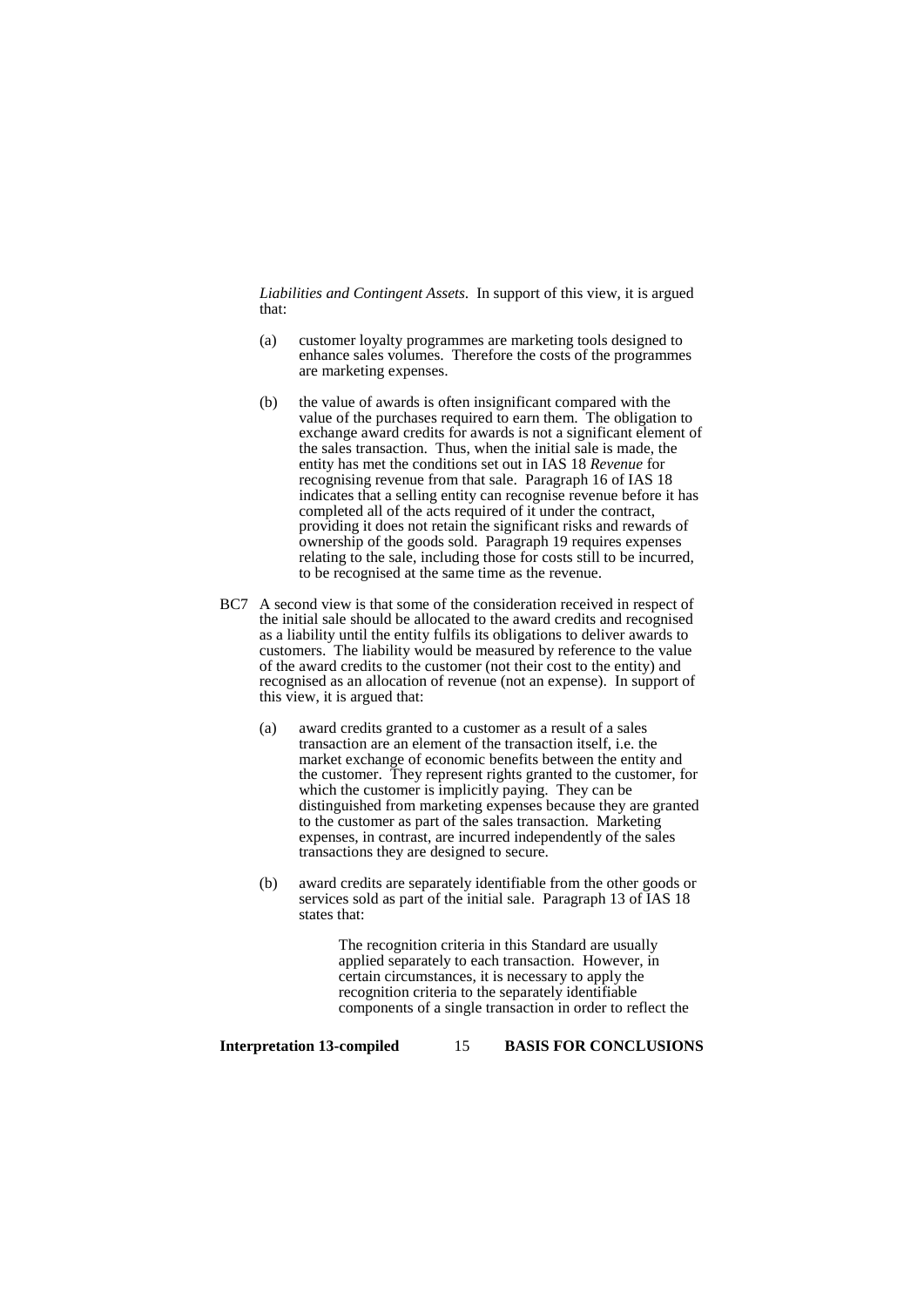substance of the transaction. For example, when the selling price of a product includes an identifiable amount for subsequent servicing, that amount is deferred and recognised as revenue over the period during which the service is performed.

Because loyalty awards are not delivered to the customer at the same time as the other goods or services, it is necessary to divide the initial sale into components and apply the recognition criteria separately to each component in order to reflect the substance of the transaction.

BC8 A third view is that the accounting should depend on the nature of the customer loyalty programme. The criteria for determining which accounting treatment should be adopted could refer to the relative value or nature of the awards, or the method of supplying them. Award credits would be regarded as marketing expenses if, say, their value were insignificant and/or they were redeemable for goods or services not supplied by the entity in the course of its ordinary activities. In contrast, award credits would be regarded as a separate component of the initial sales transaction if their value were significant and/or they were redeemable for goods or services supplied by the entity in the course of its ordinary activities.

### **Consensus**

#### **Attributing revenue to award credits**

- BC9 The consensus reflects the second view, described in paragraph BC7. In reaching its consensus, the IFRIC noted that:
	- (a) the first and second views apply different paragraphs of IAS 18. The first view (paragraph BC6) applies paragraph 19 to recognise the cost of the awards at the time of the initial sale. The second view applies paragraph 13 to identify the award credits as a separate component of the initial sale. The issue is to identify which of the two paragraphs should be applied. IAS 18 does not give explicit guidance. However, the aim of IAS 18 is to recognise revenue when, and to the extent that, goods or services have been delivered to a customer. In the IFRIC's view, paragraph 13 applies if a single transaction requires two or more separate goods or services to be delivered at different times; it ensures that revenue for each item is recognised only when that item is delivered. In contrast, paragraph 19 applies only if the entity has to incur further costs directly related to items already delivered, e.g. to meet warranty

**Interpretation 13-compiled** 16 **BASIS FOR CONCLUSIONS**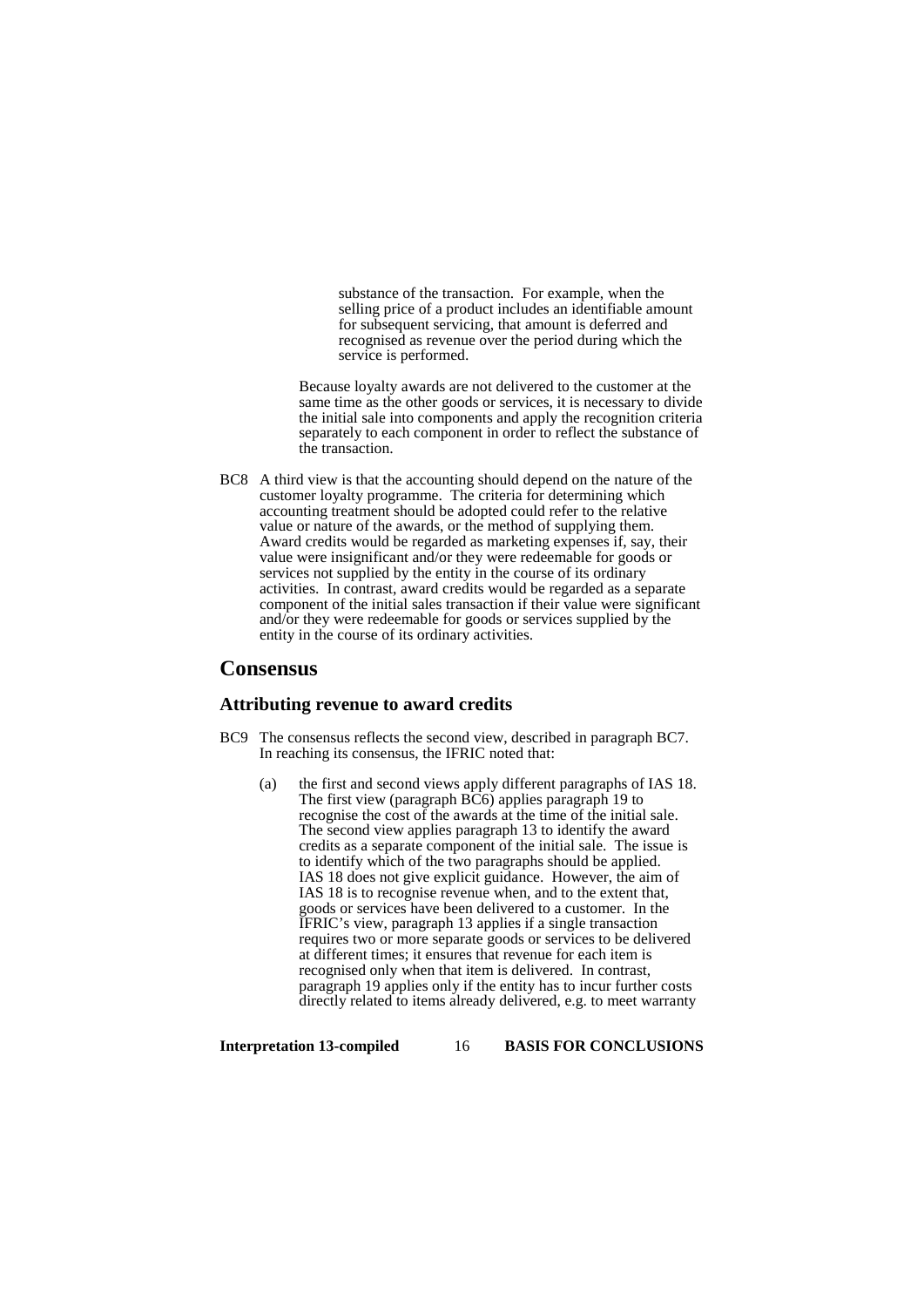claims. In the IFRIC's view, loyalty awards are not costs that directly relate to the goods and services already delivered rather, they are separate goods or services delivered at a later date.

- (b) the third view, described in paragraph BC8, would be difficult to justify conceptually. It can be argued that the substance of the incentives is the same, whatever their form or value. A dividing line could lead to inconsistencies and accounting arbitrage. Particular difficulties could arise if a programme offered customers a choice of awards, only some of which would be supplied by the entity in the course of its ordinary activities.
- BC10 The IFRIC considered an objection that the costs of applying the approach set out in the consensus view in paragraph BC7 would exceed the benefits. Those raising the objection argued that:
	- the approach is more complicated to apply than a cost accrual approach;
	- it produces information that is less reliable, and no more relevant; and
	- the additional costs are not merited because the amounts involved are often relatively insignificant.
- BC11 The IFRIC acknowledged that entities might have to incur costs to change systems and procedures to comply with the Interpretation. However, it did not agree that the ongoing costs would exceed the benefits. It noted that most of the variables that have to be estimated to measure the revenue attributable to award credits (such as redemption rates, timing of redemption etc.) also need to be estimated to measure the future cost of fulfilling the obligation. In the IFRIC's view, benefits to users will arise from customer loyalty award obligations being measured on the same basis as other separately identifiable performance obligations to customers.

#### **Allocation method**

BC12 IAS 18 requires revenue to be measured at the fair value of the consideration received or receivable. Hence the amount of revenue attributed to award credits should be the fair value of the consideration received for them. The IFRIC noted that this amount is often not directly observable because the award credits are granted as part of a larger sale. In such circumstances, it must be estimated by allocating the total consideration between the award credits and other goods or services sold, using an appropriate allocation method.

**Interpretation 13-compiled** 17 **BASIS FOR CONCLUSIONS**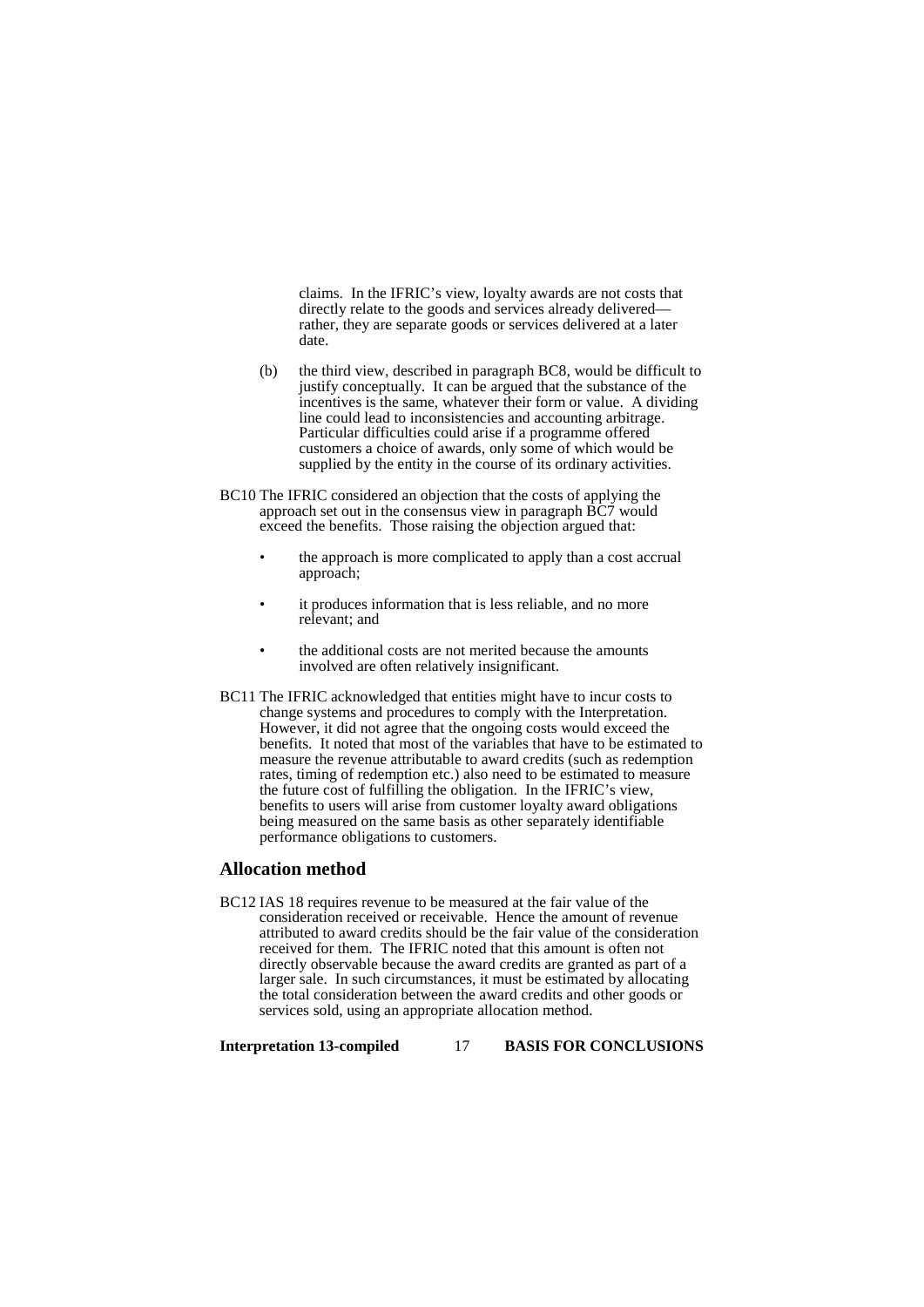- BC13 IAS 18 does not prescribe an allocation method for multiplecomponent sales. However, its overall objective is to determine the amount the customer is paying for each component, which can be estimated by drawing on the entity's experience of transactions with similar customers. Hence, the Interpretation requires the consideration allocated to award credits to be measured by reference to their fair value.
- BC14 The Interpretation does not specify whether the amount allocated to the award credits should be:
	- (a) equal to their fair value (irrespective of the fair values of the other components); or
	- (b) a proportion of the total consideration based on the fair value of the award credits relative to the fair values of the other components of the sale.

The IFRIC noted that IAS 18 does not specify which of these methods should be applied, or in what circumstances. The IFRIC decided that the Interpretation should not be more prescriptive than IAS 18. The selection of one or other method is therefore left to management's judgement.

#### **Measuring the fair value of award credits**

BC14A In *Improvements to IFRSs* issued in May 2010, the Board addressed unclear wording that could lead to divergent interpretations of the term 'fair value' in the application guidance for IFRIC 13. The Board was made aware that paragraph AG2 could be interpreted to mean that the fair value of award credits is equal to the fair value of redemption awards because the term 'fair value' is used to refer to both the value of the award credits and the value of the awards for which the credits could be redeemed. To address this, the Board amended paragraph AG2 and Example 1 in the illustrative examples. The amendment clarifies that when the fair value of award credits is measured on the basis of the value of the awards for which they could be redeemed, the fair value of the award credits should take account of expected forfeitures as well as the discounts or incentives that would otherwise be offered to customers who have not earned award credits from an initial sale.

#### **Revenue recognition — awards supplied by the entity**

BC15 The consideration allocated to award credits represents the amount that the entity has received for accepting an obligation to supply awards if

**Interpretation 13-compiled** 18 **BASIS FOR CONCLUSIONS**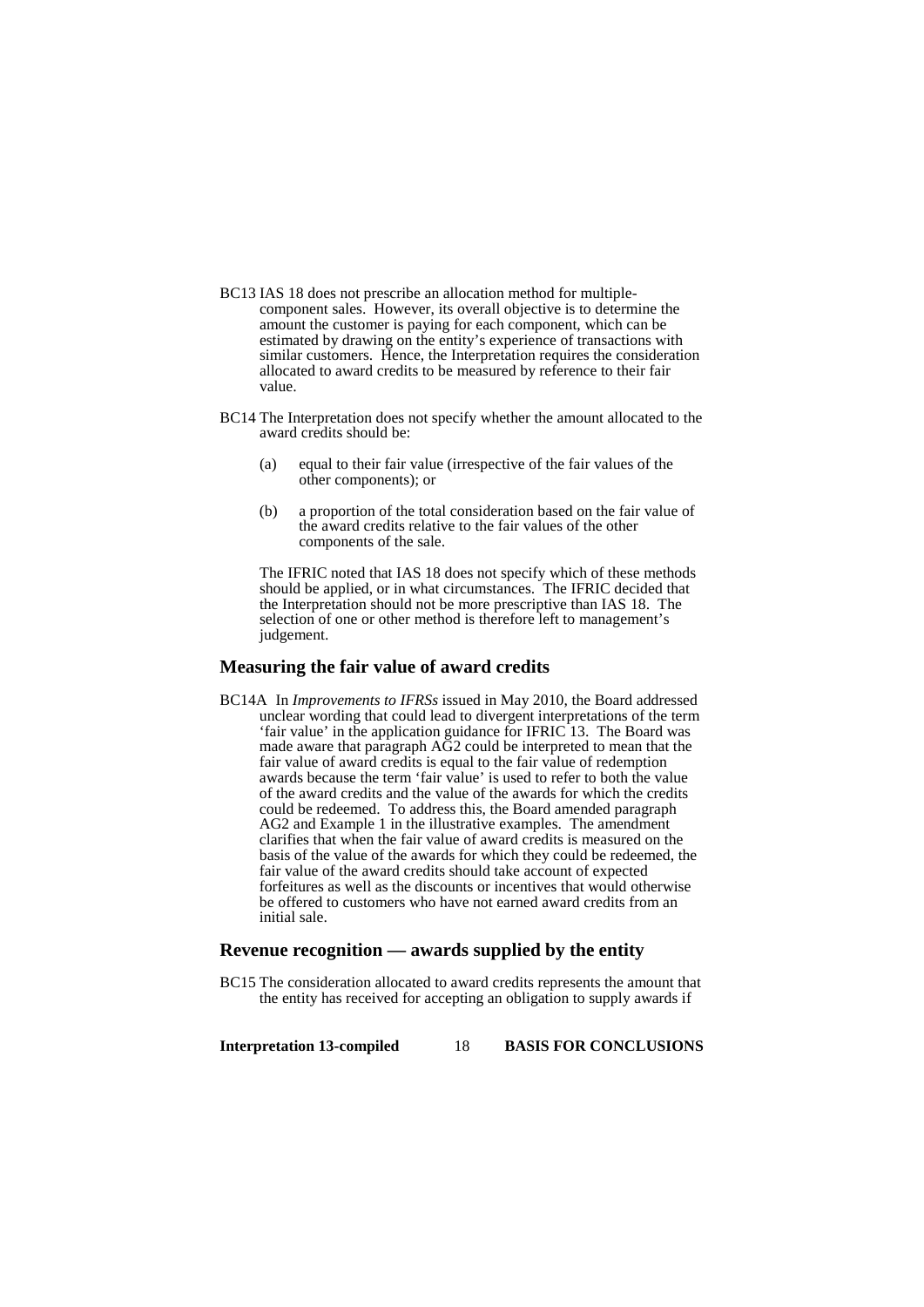customers redeem the credits. This amount reflects both the value of the awards and the entity's expectations regarding the proportion of credits that will be redeemed, i.e. the risk of a claim being made. The entity has received the consideration for accepting the risk, whether or not a claim is actually made. Hence, the Interpretation requires revenue to be recognised as the risk expires, i.e. based on the number of award credits that have been redeemed relative to the total number expected to be redeemed.

- BC16 After granting award credits, the entity may revise its expectations about the proportion that will be redeemed. The change in expectations does not affect the consideration that the entity has received for supplying awards: this consideration (the revenue) was fixed at the time of the initial sale. Hence the change in expectations does not affect the measurement of the original obligation. Instead, it affects the amount of revenue recognised in respect of award credits that are redeemed in the period. The change in expectations is thus accounted for as a change in estimate in the period of change and future periods, in accordance with paragraph 36 of IAS 8 *Accounting Policies, Changes in Accounting Estimates and Errors*.
- BC17 A change in expectations regarding redemption rates may also affect the costs the entity expects to incur to supply awards. If estimated redemption rates increase to the extent that the unavoidable costs of supplying awards are expected to exceed the consideration received and receivable for them, the entity has onerous contracts. The Interpretation therefore highlights the requirement of IAS 37 to recognise a liability for the excess.

#### **Revenue recognition — awards supplied by a third party**

- BC18 Some customer loyalty programmes offer customers awards in the form of goods and services supplied by a third party. For example, a grocery retailer may offer customers an option to redeem award credits for air travel points or a voucher for free goods from an electrical retailer. The IFRIC noted that, depending on the terms of the arrangement, the reporting entity (the grocery retailer in this example) may retain few, if any, obligations in respect of the supply of the awards. In such circumstances, the customer is still receiving the benefits of — and implicitly paying the entity consideration for — the benefits of — and implicitly paying the entity consideration for  $$ rights to awards. Hence, consideration should be allocated to the award credits.
- BC19 However, the entity may in substance be collecting the consideration on behalf of the third party, i.e. as an agent for the third party. If so, paragraph 8 of IAS 18 would need to be taken into consideration. This paragraph states that:

**Interpretation 13-compiled** 19 **BASIS FOR CONCLUSIONS**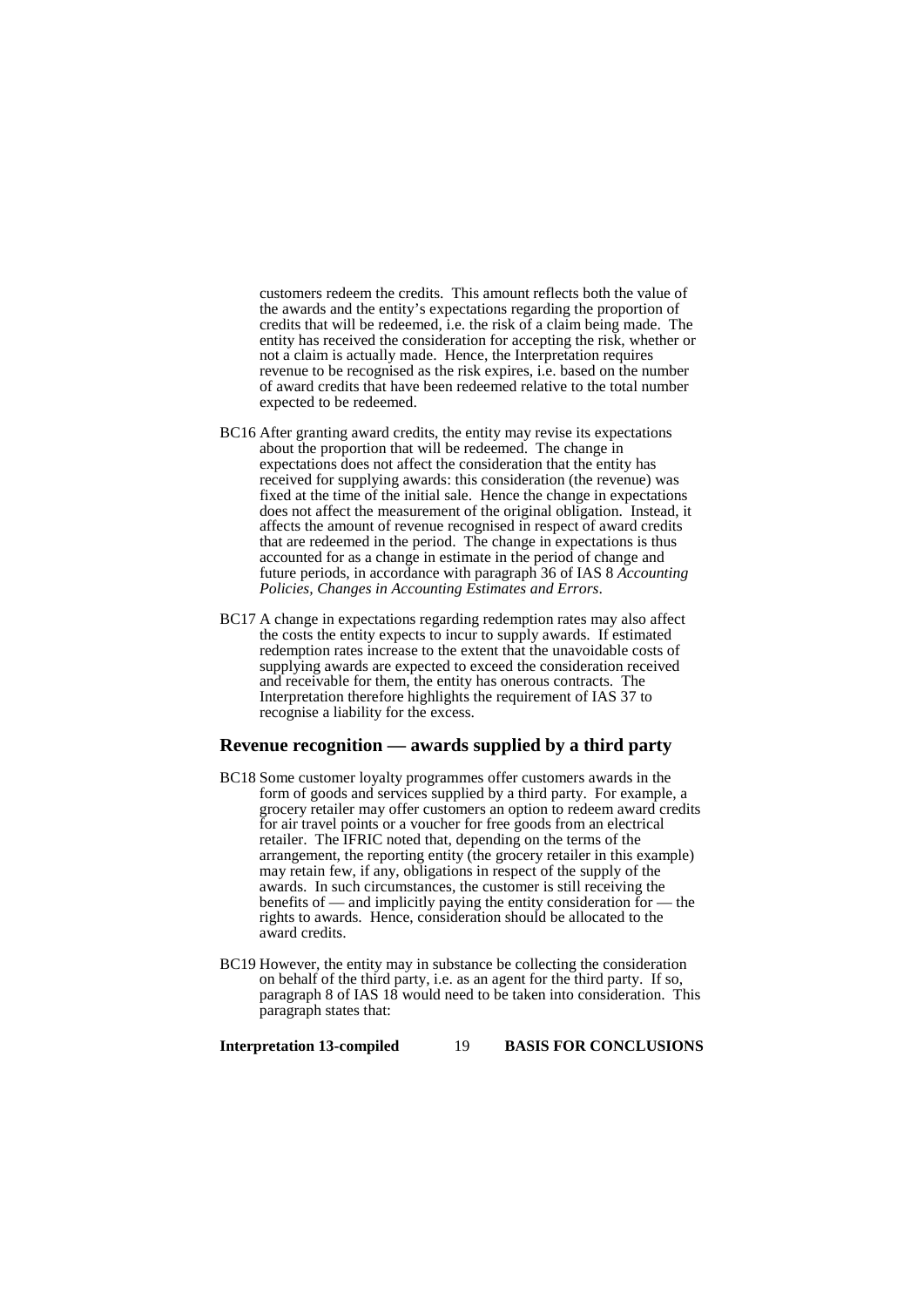Revenue includes only the gross inflows of economic benefits received and receivable by the entity on its own account. …in an agency relationship, the gross inflows of economic benefits include amounts collected on behalf of the principal and which do not result in increases in equity for the entity. The amounts collected on behalf of the principal are not revenue. Instead, revenue is the amount of commission.

- BC20 Depending on the terms of the agreement between the entity, award credit holders and the third party, the gross consideration attributable to the award credits might not represent revenue for the entity. Rather, the entity's revenue might be only the net amount it retains on its own account, i.e. the difference between the consideration allocated to the award credits and the amount paid or payable by the entity to the third party for supplying the awards.
- BC21 The IFRIC noted that, if the entity is acting as an agent for a third party, its revenue arises from rendering agency services to that third party, not from supplying awards to the award credit holders. The entity should therefore recognise revenue in accordance with paragraph 20 of IAS 18. As the outcome of the transaction can be estimated reliably (the consideration has been received and the amount payable to the third party agreed), revenue is recognised in the periods in which the entity renders its agency services, i.e. when the third party becomes obliged to supply the awards and entitled to receive consideration for doing so.

#### **Changes from draft Interpretation D20**

- BC22 A draft of the Interpretation D20 *Customer Loyalty Programmes* was published for comment in September 2006. The most significant changes made in the light of comments received relate to:
	- (a) *allocation of consideration to award credits.* D20 proposed that consideration should be allocated between award credits and other components of the sale by reference to their relative fair values. The IFRIC accepted suggestions that another allocation method — whereby the award credits are allocated an amount equal to their fair value — could also be consistent with IAS 18, and would be simpler to apply. So, as explained in paragraph BC14, the consensus has been revised to avoid precluding this latter method.
	- (b) *awards supplied by a third party.* The consensus in D20 did not refer to the possibility that an entity may have collected consideration on behalf of the third party, and hence that its revenue may need to be measured net of amounts passed on to

**Interpretation 13-compiled** 20 **BASIS FOR CONCLUSIONS**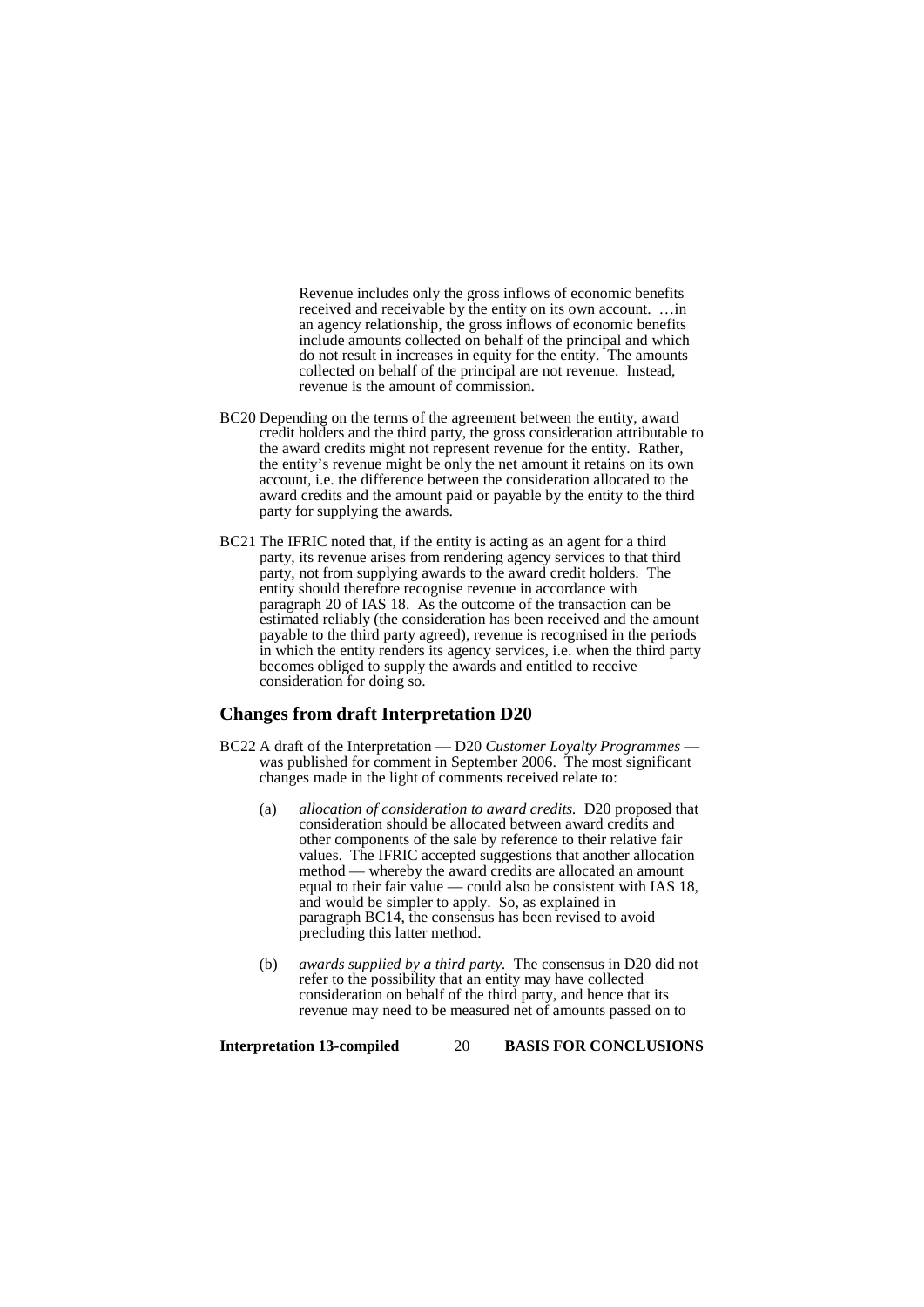the third party. However, as some commentators pointed out, awards are often supplied by third parties and so this possibility will often need to be considered for transactions within the scope of the Interpretation. The requirements of IAS 18 in this respect have therefore been added to paragraph 8 of the consensus and are explained in paragraphs BC19–BC21.

- (c) *customer relationship intangible assets.* Customer loyalty programmes may create or enhance customer relationship intangible assets. The consensus in D20 had pointed out that such assets should be recognised only if the recognition criteria in IAS 38 *Intangible Assets* had been met. The IFRIC accepted that this comment appeared to suggest that there would be circumstances in which intangible assets were recognised, whereas the requirements of IAS 38 were such that recognition was very unlikely. It also decided that the comment was peripheral to the issues being addressed in the Interpretation. It deleted the comment from the consensus.
- (d) *guidance on measuring the fair value of award credits.* Paragraph AG2 explains that the fair value of award credits may be measured by reference to the fair value of the awards for which they could be redeemed, reduced to take into account various factors. The list of factors in D20 had referred to the time value of money. However, the IFRIC accepted suggestions that the effect of the time value of money will often not be material — especially if awards are specified in non-monetary terms — and that it should not therefore be highlighted as a factor that will routinely need to be measured.
- (e) *location of application guidance.* Two paragraphs of the consensus in D20 comprised guidance on how to apply the paragraphs that preceded them. They have been moved to an appendix, and supplemented by additional explanation that had been located in the Basis for Conclusions in D20.
- (f) *illustrative examples.* These have been added to help readers understand how to apply the revenue recognition requirements, especially in relation to forfeited award credits and changes in estimates of forfeiture rates.

**Interpretation 13-compiled** 21 **BASIS FOR CONCLUSIONS**